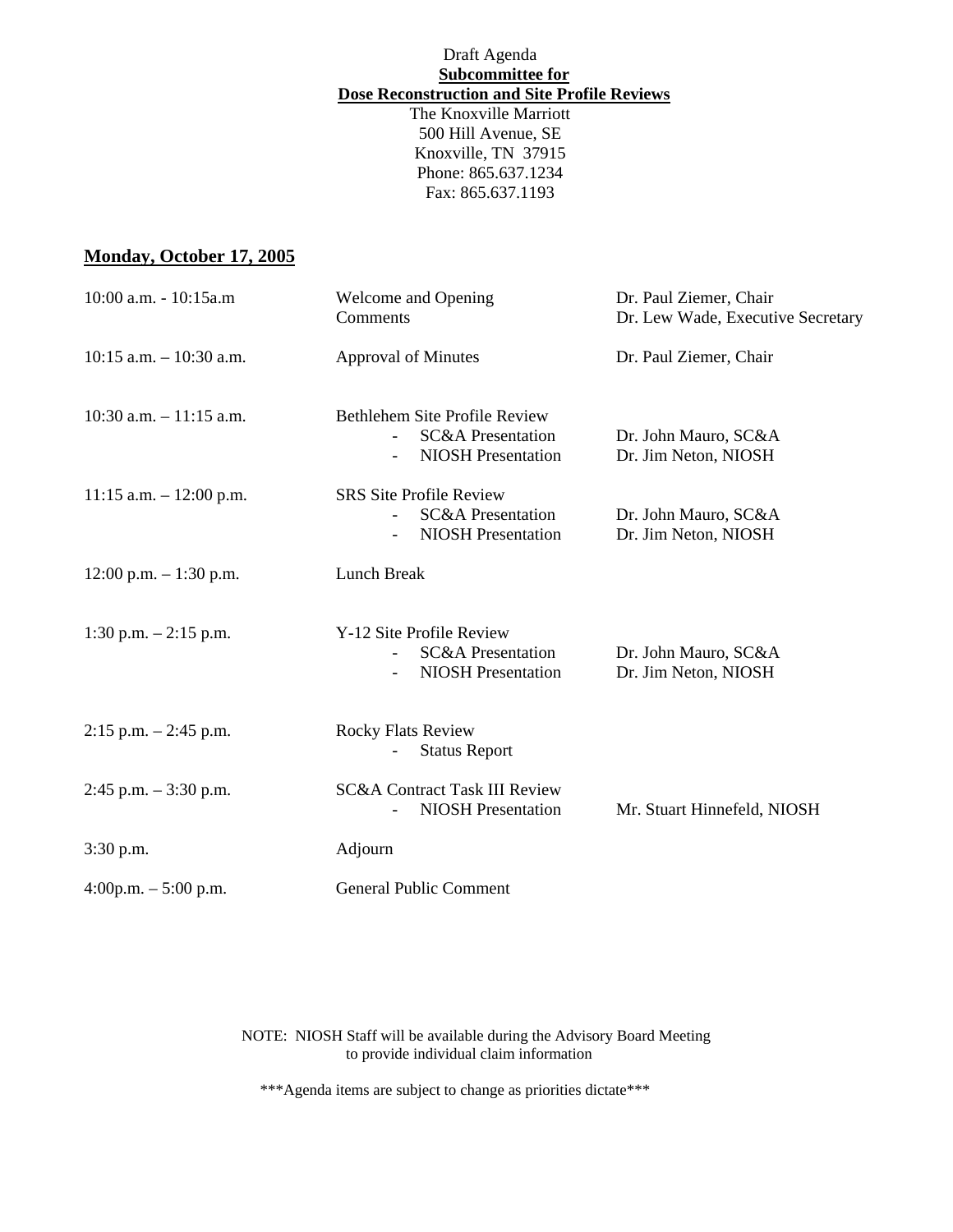## Draft Agenda **Advisory Board on Radiation and Worker Health – Meeting 33**

The Knoxville Marriott 500 Hill Avenue, SE Knoxville, TN 37915 Phone: 865.637.1234 Fax: 865.637.1193

#### **Tuesday, October 18, 2005**

| 8:30 a.m. - 8:45a.m        | Welcome and Opening<br>Comments                                                                                  | Dr. Paul Ziemer, Chair<br>Dr. Lew Wade, Executive Secretary |
|----------------------------|------------------------------------------------------------------------------------------------------------------|-------------------------------------------------------------|
| 8:45 a.m. - 9:00 a.m.      | <b>Approval of Minutes</b>                                                                                       |                                                             |
| $9:00$ a.m. $-9:45$ a.m.   | Report from Subcommittee:<br>Bethlehem Steel Site Profile                                                        |                                                             |
| $9:45$ a.m. $-10:15$ a.m.  | Report from Subcommittee:<br><b>SRS</b> Site Profile                                                             |                                                             |
| $10:15$ a.m. $-10:45$ a.m. | <b>Break</b>                                                                                                     |                                                             |
| 10:45 a.m. $- 11:30$ a.m.  | Report from Subcommittee:<br>$Y-12$                                                                              |                                                             |
| 11:30 a.m. $-1:00$ p.m.    | Lunch Break                                                                                                      |                                                             |
| $1:00$ p.m. $-1:30$ p.m.   | Report from Subcommittee:<br><b>Rocky Flats</b>                                                                  |                                                             |
| 1:30 p.m. $- 2:30$ p.m.    | Report from Subcommittee:<br><b>SC&amp;A Contract Task III</b>                                                   |                                                             |
| $2:30$ p.m. $-3:00$ p.m.   | <b>SC&amp;A Contract Task IV</b><br>- Updated Proposal                                                           |                                                             |
| $3:00$ p.m. $-3:30$ p.m.   | <b>Break</b>                                                                                                     |                                                             |
| $3:30$ p.m. $-5:00$ p.m.   | Program Updates<br><b>NIOSH</b><br><b>DOL</b>                                                                    | Mr. Larry Elliott<br><b>TBN</b>                             |
| $5:00$ p.m.                | Adjourn                                                                                                          |                                                             |
| 7:00 p.m. $-8:00$ p.m.     | <b>General Public Comment</b>                                                                                    |                                                             |
|                            | NOTE: NIOSH Staff will be available during the Advisory Board Meeting<br>to provide individual claim information |                                                             |

\*\*\*Agenda items are subject to change as priorities dictate\*\*\*